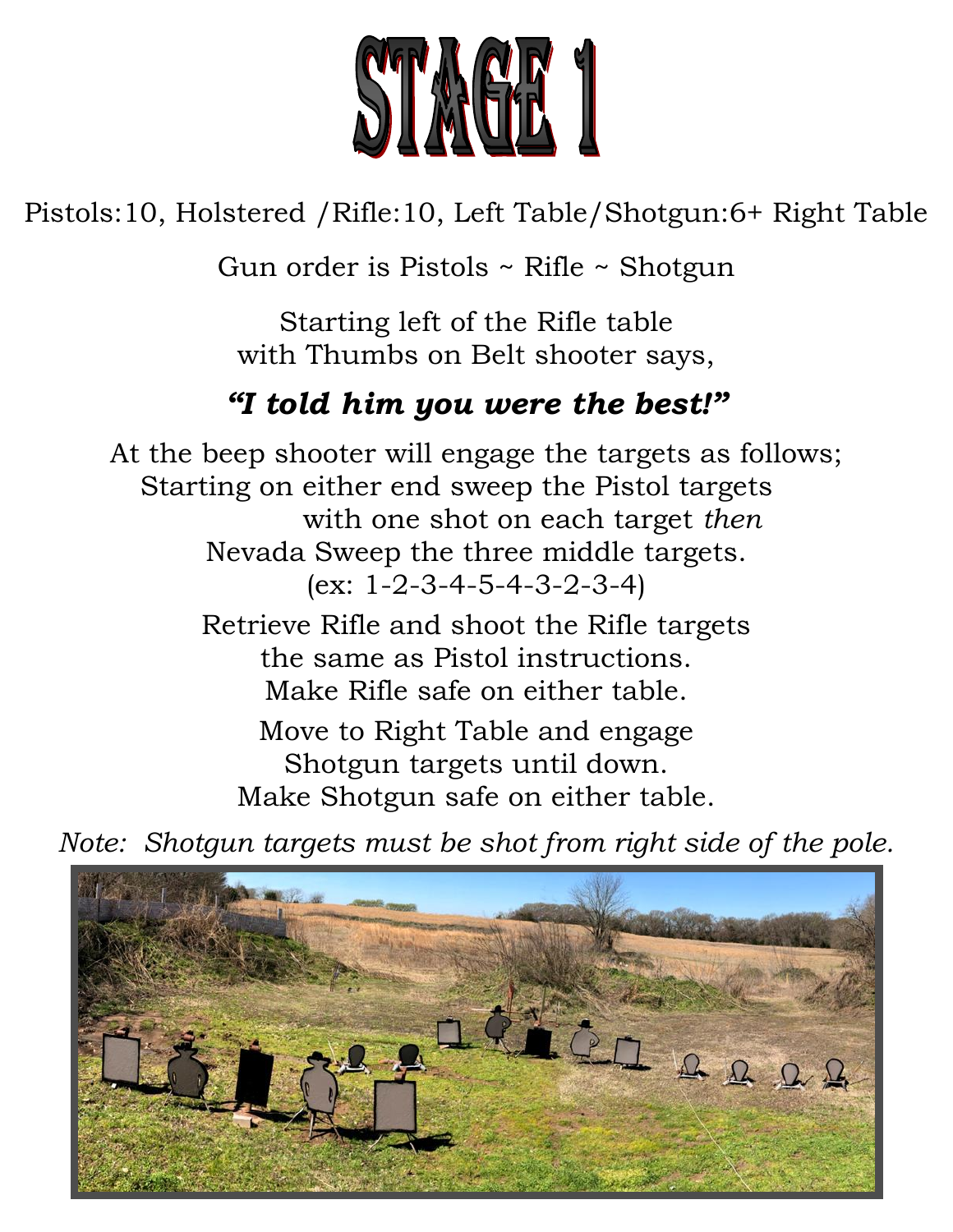

Pistols:10, Holstered Rifle:10, Staged on either Table Shotgun: 4+ Staged on either Table

Gun order Pistol or Rifle first - SHOTGUN MUST BE LAST Shooter must shoot from all 4 openings

Starting with Pistol(s) or Rifle with Hands on Hat shooter says,

# *"I can practically guarantee that!"*

At the beep shooter will engage the targets as follows;

- Pistols: Shoot each target at least twice in any order.
- Rifle: Shoot each target at least twice in any order. Make Rifle safe on either table.
- Shotgun: Engage Shotgun targets until down. Make Shotgun safe on table.

 *Note: Shotgun misses must be made up from where engaged. Note: Shooter must shoot from all 4 openings*

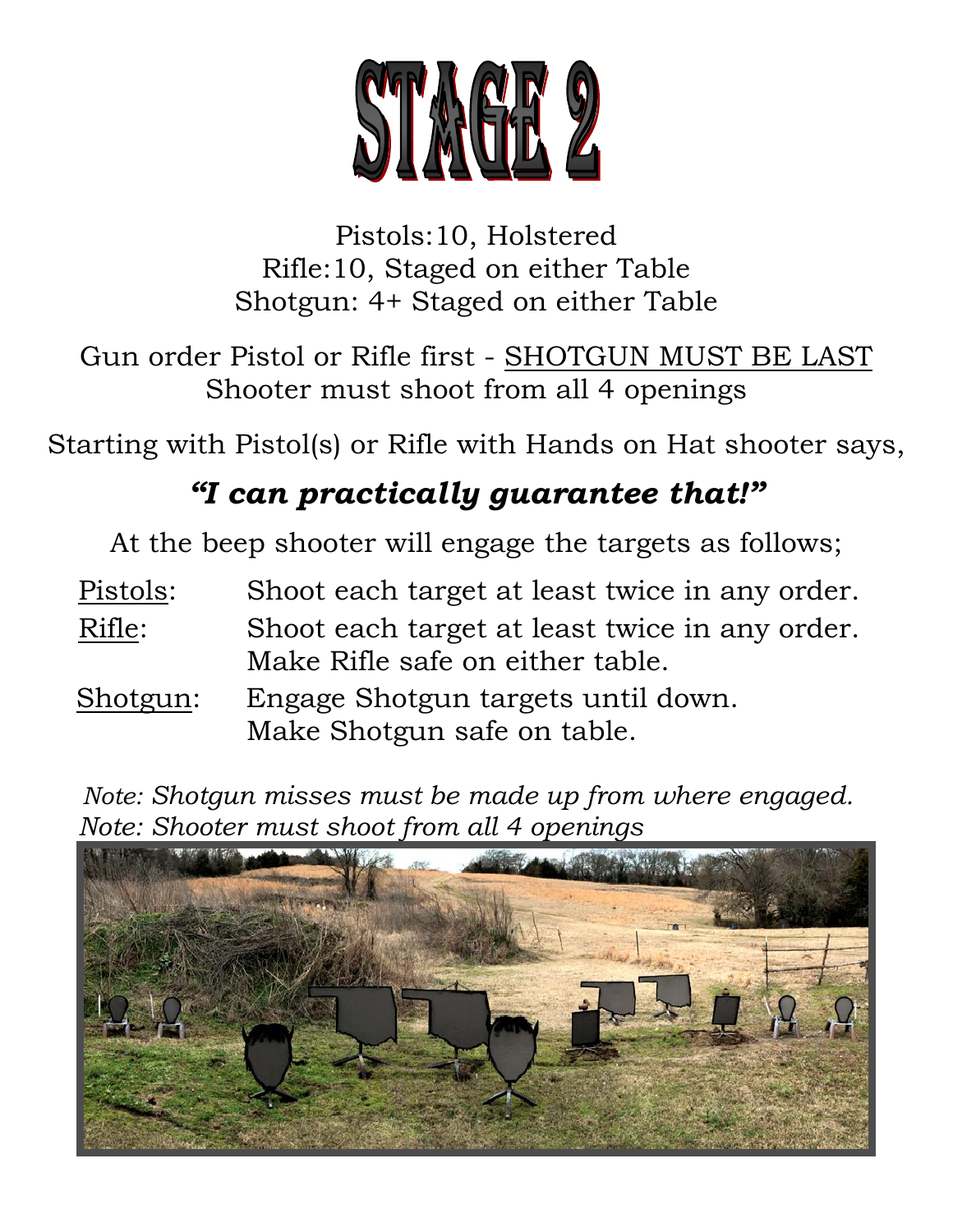

Pistols:10, holstered/Rifle:10, on table/Shotgun: 2+, on table

Gun order is Pistols ~ Rifle ~ Shotgun

Starting behind the table at Low Surrender shooter says,

### *"Mind your own business!"*

At the beep shooter will engage the Pistol targets in a 2-1-2 Sweep starting on either end and Repeat starting on either end. Then shoot the Rifle targets the same as Pistol instructions. Make Rifle safe. Then engage Shotgun targets until down. Make Shotgun safe.

*Note: Sweep may be shot dirty - - - ex: 1-1-2-3-3-3-3-2-1-1 Note: This is a Stand & Deliver Stage.*

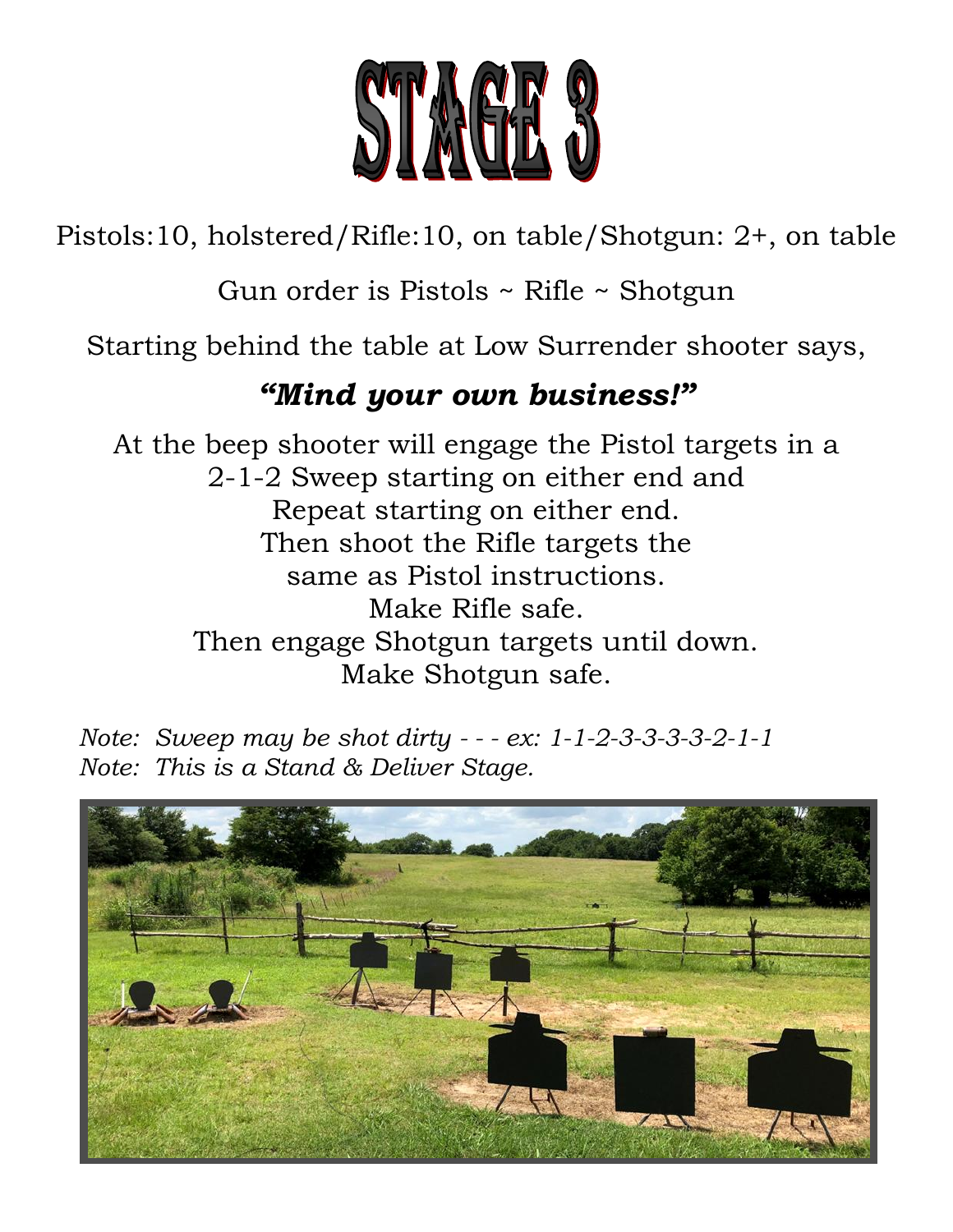

Rifle:10, Left Table/Pistols:10, Holstered/Shotgun:4+, Right Table

Gun Order is Rifle ~ Pistol ~ Shotgun

Starting behind the left table with Rifle at Ready shooter says,

## *"It'd be close!"*

At the beep shooter will engage the Rifle targets in a Continuous Nevada Sweep starting on either end. Make Rifle safe. Move Left past the Milk Can and shoot the Pistol targets the same as Rifle instructions. Move to the Right Table and engage the Shotgun targets until down. Make Shotgun safe.

 *Note: Starting position is with at least one foot behind the Rifle table. Note: At least some part of one boot must be PAST Milk Can when shooting Pistols*

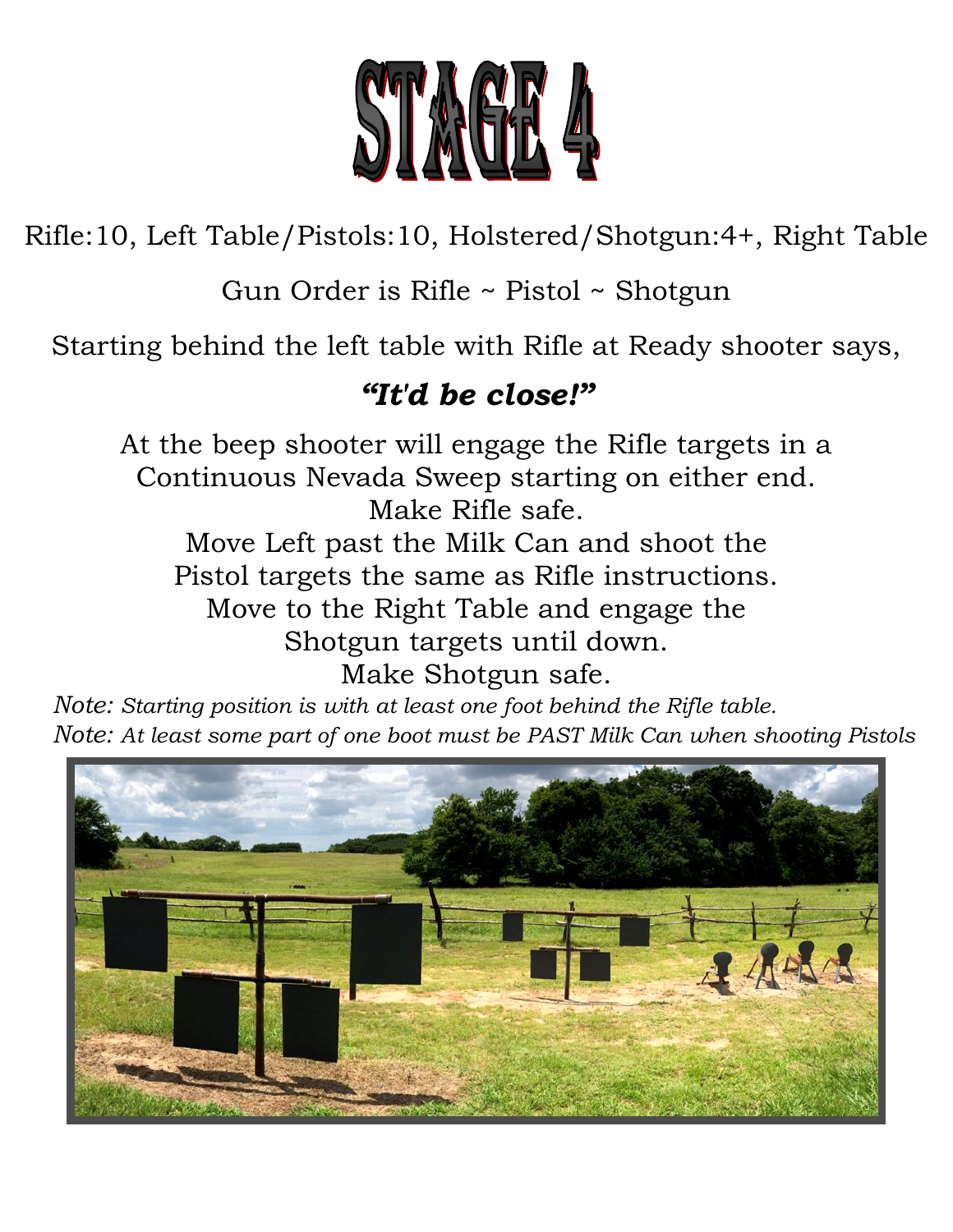

Shotgun:4+ Right Table/Rifle:10, Left Table/ Pistols:10, Holstered

Gun Order is Shotgun ~ Rifle ~ Pistol

Starting at right table with Hands on Table shooter says,

### *"Joe, you're under arrest!"*

At the beep shooter will engage the Shotgun targets until down. Make Shotgun safe on either table. Retrieve Rifle and shoot the Rifle targets with one shot on each outside Buffalo target then Triple Tap the middle Square target and Repeat. Make Rifle safe on table. Move to the left side of the post and shoot the Pistol targets the same as the Rifle instructions.

 *Note: Shooter must be on the left side of the post when shooting Pistols*